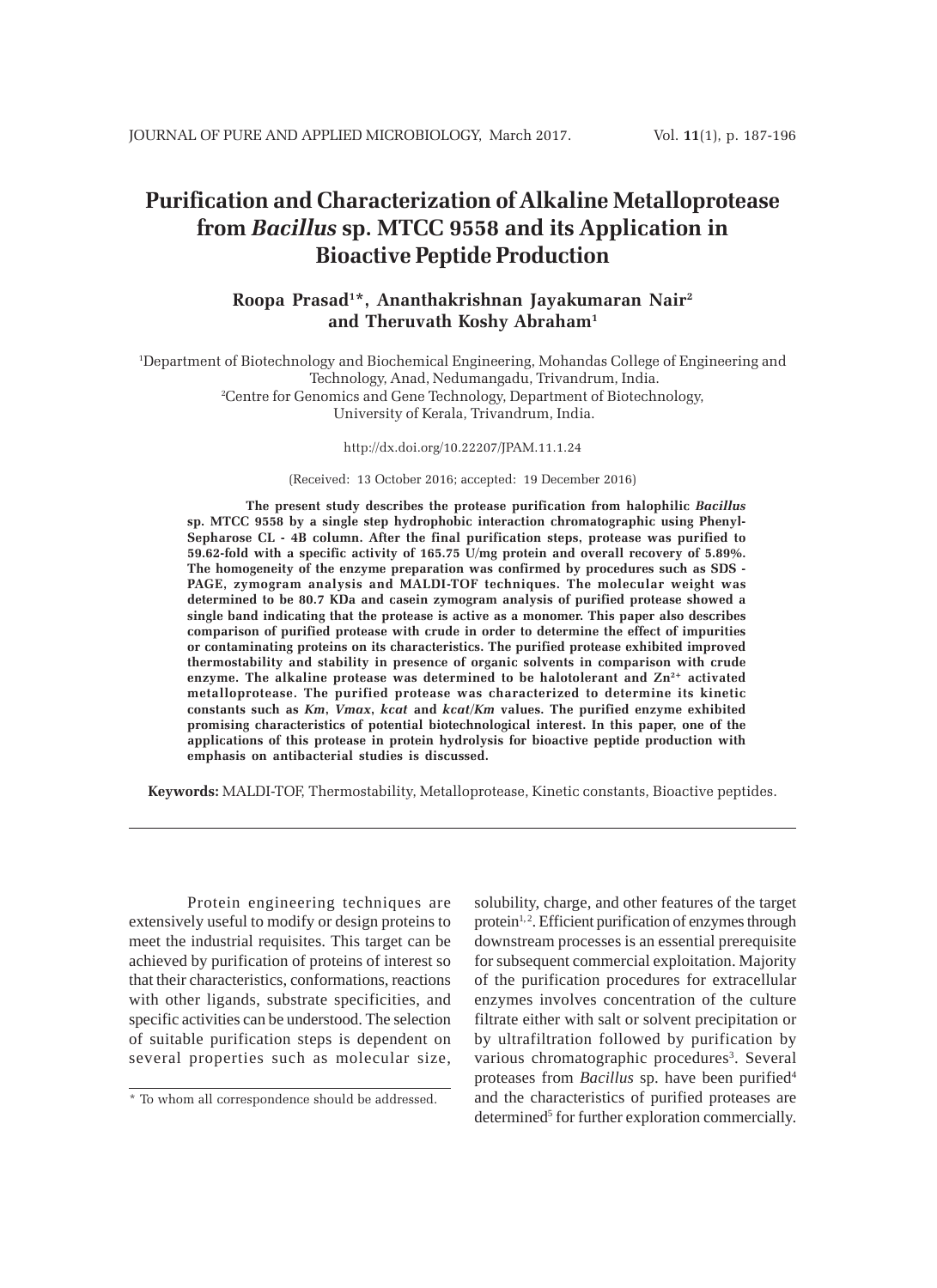Many types of purified protease are subjected to sequence analysis to determine their amino acid sequence<sup>6</sup>. Several enzymes are extensively studied for its applications in production of biologically active peptides - "bioactive peptides", as they have great potential for commercial applications<sup>7</sup>. The biopeptides liberated from animal and plant proteins, may exhibit various bioactivities such as angiotensin I converting enzyme (ACE) inhibitory activity<sup>8</sup>, antioxidative<sup>9</sup>, antimicrobial<sup>10</sup> and several more. The most commonly used proteases are those from *Bacillus* sp, lactic acid bacteria, and marine yeasts $11$ .

This paper describes the protease purification from halophilic *Bacillus* sp. by a single step chromatographic procedure by the test organism and the homogeneity of the enzyme preparation was confirmed by procedures such as sodium dodecyl sulphate polyacrylamide gel electrophoresis (SDS - PAGE), zymogram analysis and Matrix assisted laser desorption ionizationtime of flight (MALDI-TOF) techniques. The comparison of purified protease with crude enzyme in order to determine the effect of impurities or contaminating proteins on its characteristics was determined. The purified protease was characterized to for its properties, kinetic constants and application prospective. Thus purified protease was used to hydrolyze several protein rich sources for the formation of bioactive peptides and its antibacterial property was determined.

#### **MATERIALS AND METHODS**

Bovine Serum Albumin (BSA), Phenyl-Sepharose CL - 4B, acrylamide, bisacrylamide, dialysis tubing and Diethylaminoethyl cellulose (DEAE - cellulose) were procured from Sigma Chemical Co. (St Louis, MO, USA). Protein molecular weight marker (broad range) was purchased from Bangalore Genei India Private Limited. Amicon Ultra-4 3K centrifugal filter device was procured from Millipore, USA. All other chemicals used were of analytical grade and were purchased from SD Fine Chemicals (Mumbai, India).

#### **Microorganism and culturing**

The bacterium was isolated from poultry soil and was identified as *Bacillus* sp. MTCC 9558 belonging to *B. cereus* cluster was found to be a

good producer of protease. It has been reported by us earlier for its potential for protease production in bioreactor<sup>12</sup>. The protease enzyme was produced by wheat bran an agro waste as protein source<sup>13</sup> and *Bacillus* sp. was routinely sub-cultured and maintained on nutrient agar slants.

# **Protease assay**

The protease activity was assayed according to procedure of Kunitz<sup>14</sup> with some modifications. The absorbance was recorded spectrophotometrically at 280 nm. One unit of protease activity (U) was defined as the amount of enzyme which releases 1 ìmole of tyrosine per minute under the assay conditions.

### **Single step protease purification by hydrophobic interaction chromatography**

The enzyme supernatant concentrated by ammonium sulphate precipitation was ultrafiltered using Amicon 3 kDa cut off centrifugal filter unit (Millipore, USA) and the amount of protein was estimated using BSA as standard<sup>15</sup>. The protease activity was observed in the retentate fraction and was purified by hydrophobic interaction chromatography on Phenyl-Sepharose CL-4B column (1.5 cm X 10 cm) equilibrated with Tris-HCl buffer (50 mM pH 7.0) containing 1.0 M ammonium sulphate<sup>16</sup>. The retentate with added ammonium sulphate (final concentration 1.0 M) was loaded onto the column. The bound proteins were eluted with a decreasing gradient of ammonium sulphate (1.0 - 0.0 M in the equilibrating buffer) and analyzed for protease activity. The protease did not elute at this stage and still remained bound and it was further eluted by a linear gradient of ethylene glycol (0 - 30%, v/v in 0.1 M Tris-HCl buffer pH 7.0). Active fractions were pooled together and used as purified protease for further characterization.

## **Determination of purity of protease**

Sodium dodecyl sulphate polyacrylamide gel electrophoresis was carried out to examine the fractions as per the method of Laemmli<sup>17</sup> using  $5\%$ (w/v) stacking gel and 12% (w/v) resolving gel. Protein molecular weight marker containing proteins covering the molecular weight range between 205 to 14.4 kDa were used to determine the molecular weight. Protein bands on the gel were detected by silver staining method and casein zymogram analysis was done to confirm the proteolytic activity. The gel was stained with Coomassie Brilliant Blue (CBB) R-250 followed by until clear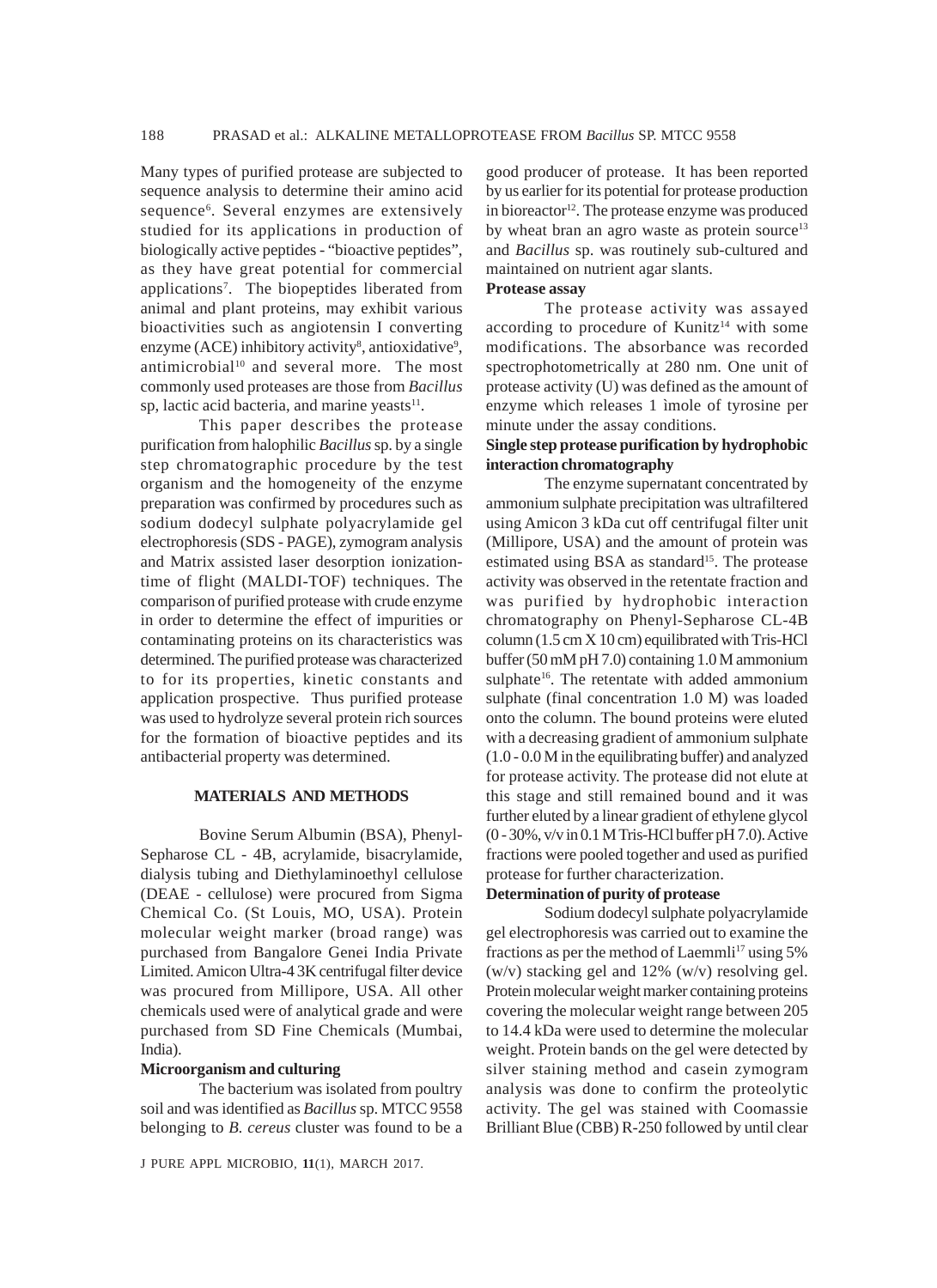zone appeared on a blue background indicating protease activity. The purified enzyme was analyzed with Matrix-assisted Laser Desorption Ionization-Time of Flight **(**MALDI-TOF) mass spectrometer (Shimadzu, Kyoto, Japan).

# **Characterization of crude and purified protease**

The enzyme activity in each was studied and compared with crude protease characteristics to determine the effect of contaminating proteins on protease characteristics. Both crude and pure protease characteristics were determined with casein as substrate. The crude and purified protease from *Bacillus* sp. were subjected to characterization by studying the effects of pH (5.0 - 11.0 for 24 hours at 37°C) , temperature (30, 35, 37, 40, 45, 50, 55, 60, 65 and 70°C for 1 hour) , NaCl (5 M - 0.5 M for 1 hour at 37°C), stability in organic solvents ratio (enzyme: solvent 3: 1 with shaking of 120 rpm for one hour at 37°C), various metal ions as activators (10 mM concentration) and inhibitors (Pepstatin, Iodoacetamide, Phenylmethylsulphonyl fluoride and EDTA at 37°C for 1 hour).

#### **Determination of enzyme kinetics constants**

The kinetic constants (*V*max, *K*m, *k*cat and *k*cat*/K*m) were determined using Lineweaver-Burk double reciprocal plot by assaying protease activity at a fixed enzyme concentration with varying concentrations of substrates 1 - 10 mg/ml at 37°C.

# **Application studies of purified protease from** *Bacillus* **sp. MTCC 9558 in synthesis of bioactive peptides with antibacterial activity**

The purified protease from *Bacillus* sp. MTCC 9558 was used for hydrolysing different proteins (Spirulina, Yeast, casein, soy protein and â-lactoglobulin) resulting in low molecular weight peptides. The suspensions of different protein sources were mixed with purified protease from *Bacillus* sp. with activity of 5.1 U/ml and the mixtures were incubated and the reaction was terminated. The mixtures were centrifuged to remove the precipitate and the resulting protein hydrolysates were ultrafiltered using Amicon 3 kDa cut off centrifugal filter unit to remove proteins greater than 3 kDa. The filtrate thus obtained was used as peptides sample $11$ .

The potential of the bioactive peptides to exhibit antibacterial activity was determined by well diffusion method against different pathogens such as *Escherichia coli*, *Pseudomonas aeruginosa*, *Staphylococcus aureus*, *Proteus mirabilis* and *Salmonella typhimurium*. The different microorganisms were uniformly spread on the solidified agar and five different peptide samples were added into the wells with protein concentration of 0.7 mg/well and examined for zone of clearance.

#### **RESULTS AND DISCUSSION**

The crude enzyme supernatant was concentrated by ammonium sulphate precipitation and the maximum specific activity of 3.73 U/mg was obtained in 40 - 60% pellet fraction. The *Bacillus* sp. being halophilic has another issue to be addressed i.e., problem associated with using normal purification techniques. To achieve purity of halophilic enzymes has been difficult and in most of the cases, it is required to maintain high salt concentration of 5 - 20% throughout the purification procedure to retain protein activity. But this interrupts chromatographic procedures<sup>18</sup> and therefore, purification of halophilic enzymes needs different protocols.

## **Protease purification by hydrophobic interaction chromatography**

The protease from halophilic bacterium *Bacillus* sp. MTCC 9558 was concentrated from the cell-free supernatant by precipitation, subjected to ultra filtration and purified by Phenyl-Sepharose CL-4B hydrophobic interaction chromatography. The impurities were initially removed from matrix with decreasing gradient of ammonium sulphate and hence many protein peaks were observed. The protein of interest eluted in the ethylene glycol gradient and this protein peak coincided with the protease activity peak. The elution profile (Figure 1) and results of purification are summarized (Table 1). After the final purification steps, protease was purified to 59.62-fold with a specific activity of 165.75 U/mg protein and overall recovery of 5.89%.

Several researchers have used the Phenyl Sepharose column, such as Karan and Khare<sup>19</sup> for purification of protease from *Geomicrobium* sp. EMB 2 with 22.6 fold of purification and yield of 51.2%. Joo and Chang<sup>16</sup> purified oxidant and SDSstable alkaline protease from *Bacillus clausii* I-52 on Phenyl-Sepharose matrix with 2.7 fold of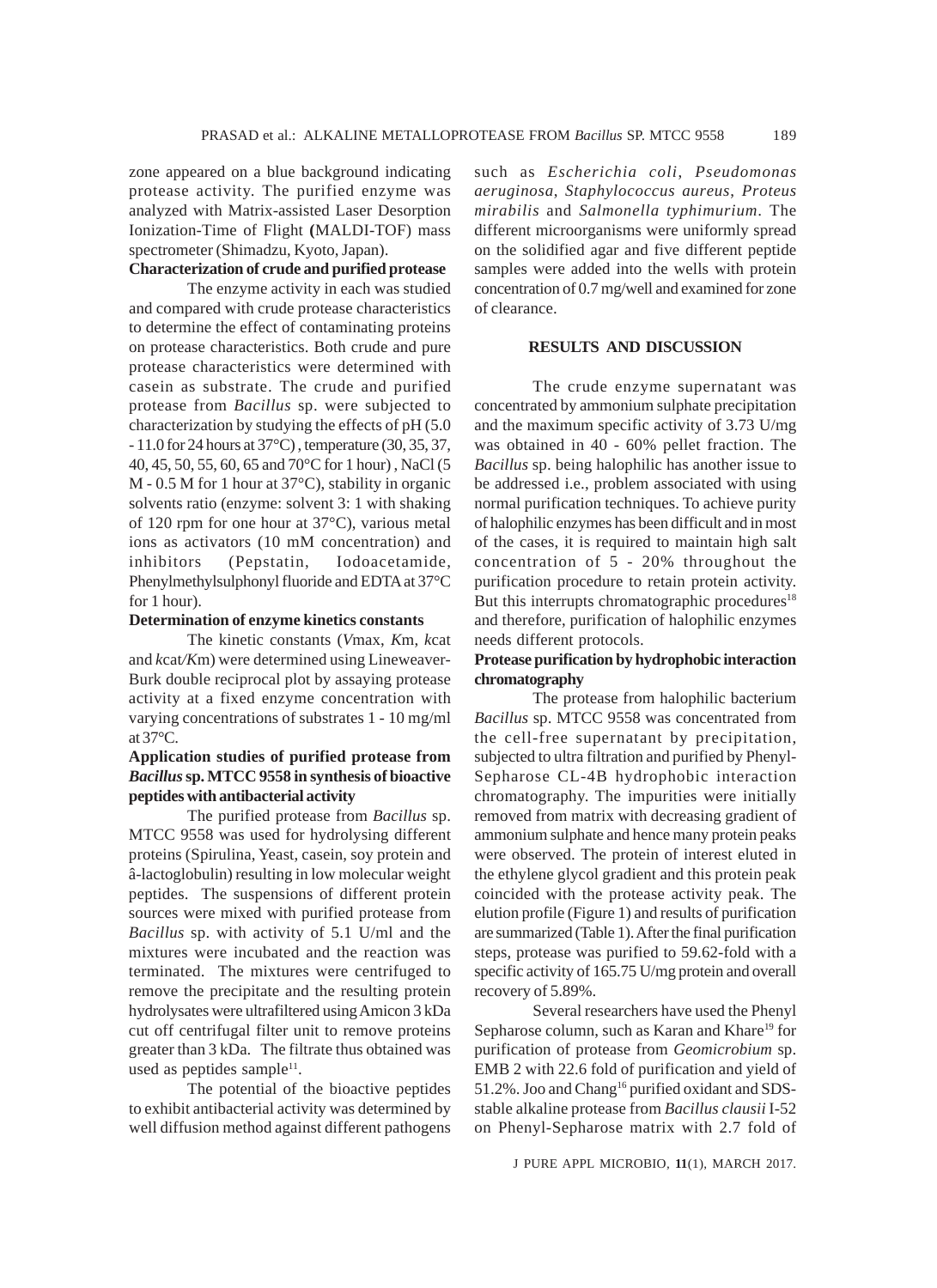# 190 PRASAD et al.: ALKALINE METALLOPROTEASE FROM *Bacillus* SP. MTCC 9558

#### purification and 85.2% yield.

#### **SDS-PAGE and zymogram analysis of protease**

The purity and relative molecular weight were determined by SDS-PAGE in 12% gels (Figure 2). The SDS-PAGE of the eluted protease showed a high level of purity and the enzyme purified from hydrophobic interaction chromatography appeared as a single band corresponding to a single polypeptide change of large molecular weight of 80.7 kDa as shown in the Figure 2. The casein

| <b>Purification Steps</b>                                                                                                                           | Total<br>Activity<br>(U)     | Total<br>Protein<br>(mg)              | Specific<br>Activity<br>(U/mg) | Purification<br>fold  | Yield<br>(% )                 |
|-----------------------------------------------------------------------------------------------------------------------------------------------------|------------------------------|---------------------------------------|--------------------------------|-----------------------|-------------------------------|
| Crude<br>Ammonium sulfate precipitation<br>Ultrafiltration $(5 \text{ kDa})$<br>Phenyl-Sepharose CL-4B<br>hydrophobic interaction<br>chromatography | 11250<br>5600<br>3880<br>663 | 4050<br>1500<br>438<br>$\overline{4}$ | 2.78<br>3.73<br>8.86<br>165.75 | 1.34<br>3.19<br>59.62 | 100<br>49.78<br>34.49<br>5.89 |

| Table 1. Summary of purification of protease from Bacillus sp |  |  |  |
|---------------------------------------------------------------|--|--|--|
|                                                               |  |  |  |

| <b>Inhibitors</b>     | Concentration |                   | Residual Activity (%) |                 |
|-----------------------|---------------|-------------------|-----------------------|-----------------|
|                       | (mM)          | Crude enzyme      | Purified enzyme       | Inhibitor class |
| Pepstatin             | 0.05          | $73.33 \pm 3.79$  | $95.67 \pm 2.08$      | Aspartic        |
| <b>I</b> odoacetamide | 10            | $4.33 \pm 1.53$   | $51.67 \pm 2.52$      | Cysteine        |
| <b>I</b> odoacetamide |               | $32.33 \pm 0.98$  | $68.89 + 2.76$        | Cysteine        |
| <b>PMSF</b>           | 10            | $104.33 \pm 3.06$ | $102.67 \pm 2.08$     | Serine          |
| <b>PMSF</b>           |               | $102.78 \pm 2.67$ | $101.45 \pm 1.57$     | Serine          |
| <b>EDTA</b>           |               | $\theta$          |                       | Metallo         |

| Table 3. Effect of metal ions on protease activity |  |  |  |
|----------------------------------------------------|--|--|--|
|                                                    |  |  |  |

| Metal ions        | Relative Activity (%) |                              |  |  |
|-------------------|-----------------------|------------------------------|--|--|
| (10mM)            |                       | Crude enzyme Purified enzyme |  |  |
| CaCl <sub>2</sub> | $91.67 \pm 1.53$      | $451.33 \pm 5.69$            |  |  |
| MgSO <sub>4</sub> | $104 + 3.00$          | $216.33 + 2.52$              |  |  |
| ZnSO <sub>4</sub> | $34.33 \pm 2.52$      | $552.33 + 4.16$              |  |  |
| NaCl              | $95 \pm 2.00$         | $138 + 2.65$                 |  |  |
| FeCl <sub>2</sub> | $54.67 \pm 2.52$      | $39.67 \pm 1.53$             |  |  |
| BaCl <sub>2</sub> | $\mathbf{0}$          | $\mathbf{0}$                 |  |  |
| <b>EDTA</b>       | $\mathbf{0}$          | 0                            |  |  |
| $HgCl$ ,          | 0                     | 0                            |  |  |
| Control           | 100                   | 100                          |  |  |

zymogram analysis of purified protease after column purification showed a single band indicating that the protease is active as a monomer (Figure 3). These results indicated that the protease is a monomeric enzyme.

## **MALDI-TOF**

MALDI-TOF analysis of purified protease showed a major peak corresponding to the molecular weight of 80.77 kDa (Figure 4). This corresponded to the result obtained by SDS-PAGE analysis. The presence of a single peak demonstrated that a single charged protein species

| Table 4. Kinetic parameters of purified protease from Bacillus sp. |  |
|--------------------------------------------------------------------|--|
|--------------------------------------------------------------------|--|

| Substrate | $V_{max}$ (U/ml) | $K_{m}(\mu M)$ | $k_{cat}$ (s <sup>-1</sup> ) | $k_{ca}/Km$ (s <sup>-1</sup> /µM) |
|-----------|------------------|----------------|------------------------------|-----------------------------------|
| Casein    | 0.485            |                | 3.23                         | 0.215                             |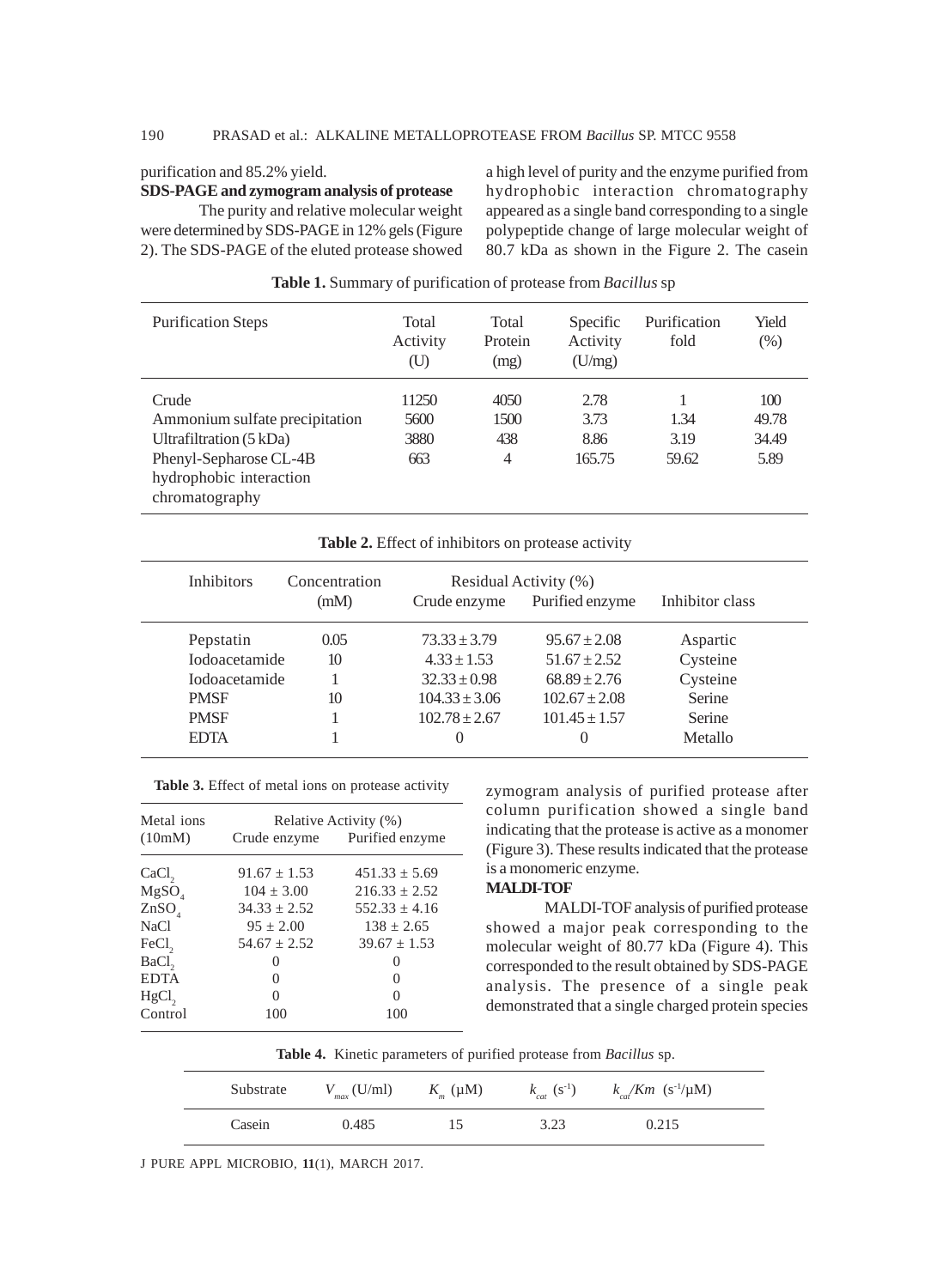of average mass of 80.77 kDa was present. The absence of any other significant peaks in the mass spectrum also demonstrated the homogeneity of the purified enzyme.

# **Characterization of purified protease Effect of pH on protease activity**

The proteolytic activity of the pure and crude protease was determined at several pH values (Figure 5). The crude protease was active in the pH range of 6.0 - 9.0, with an optimum at pH



**Fig.1.** Elution profile of protease from *Bacillus* sp. on phenyl Sepharose CL-4B column



**Fig. 2.** SDS-PAGE analysis of protease purification and determination of molecular weight upon silver staining; Lanes indicate: 1. Molecular range protein marker: Myosin, Rabbit Muscle (205 kDa); âglucosidase (116 kDa); Bovine Serum Albumin (66 kDa); Ovalbumin (45 kDa); Carbonic Anhydrase (29 kDa); Soyabean Trypsin Inhibitor (20 kDa) and Lysozyme (14.4 kDa); 2.Culture supernatant and 3. Purified protease **Fig. 3.** Casein zymogram analysis of purified protease

7.0, whereas the purified protease was active in the pH range of 7.0 -10.0, with an optimum at pH 9.0 and showed 56 and 9% activity at pH 7.0 and 10.0 respectively. From this comparative study it was clear that the purified protease is an alkaline protease whereas the impure protease with other proteins exhibited neutral proteolytic activity. Several reports are available for optimum pH of majority of proteases from *Bacillus* sp. in the range of 8.0 - 10.0 and the optimum pH of serine alkaline protease from *Bacillus* sp. was reported as pH 820. **Effect of temperature on protease activity**

| <b>Table 5.</b> Characteristics of purified |  |
|---------------------------------------------|--|
| protease from Bacillus sp                   |  |

| Parameter            | Characteristics                                                     |
|----------------------|---------------------------------------------------------------------|
| Protease class       | Metalloprotease                                                     |
| Molecular Mass       | 80.77 kDa                                                           |
| Optimum pH           | 9.0                                                                 |
| Optimum temperature  | $37^{\circ}$ C                                                      |
| Thermostability      | 70% (for 60 minutes                                                 |
|                      | at $60^{\circ}$ C)                                                  |
| Kinetic value        | $V_{\text{max}}$ (U/ml): 0.485;                                     |
|                      | $Km(\mu M)$ : 15; $k_{cat}(s^{-1})$ :                               |
|                      | 3.23; $k_{ca}/K_{m}$ (s <sup>-1</sup> /µM):                         |
|                      | 0.215                                                               |
| Metal ion activators | $Ca^{2+}$ , Mg <sup>2+</sup> , Zn <sup>2+</sup> and Na <sup>+</sup> |
| Proteolytic nature   | Endoprotease                                                        |



J PURE APPL MICROBIO*,* **11**(1), MARCH 2017.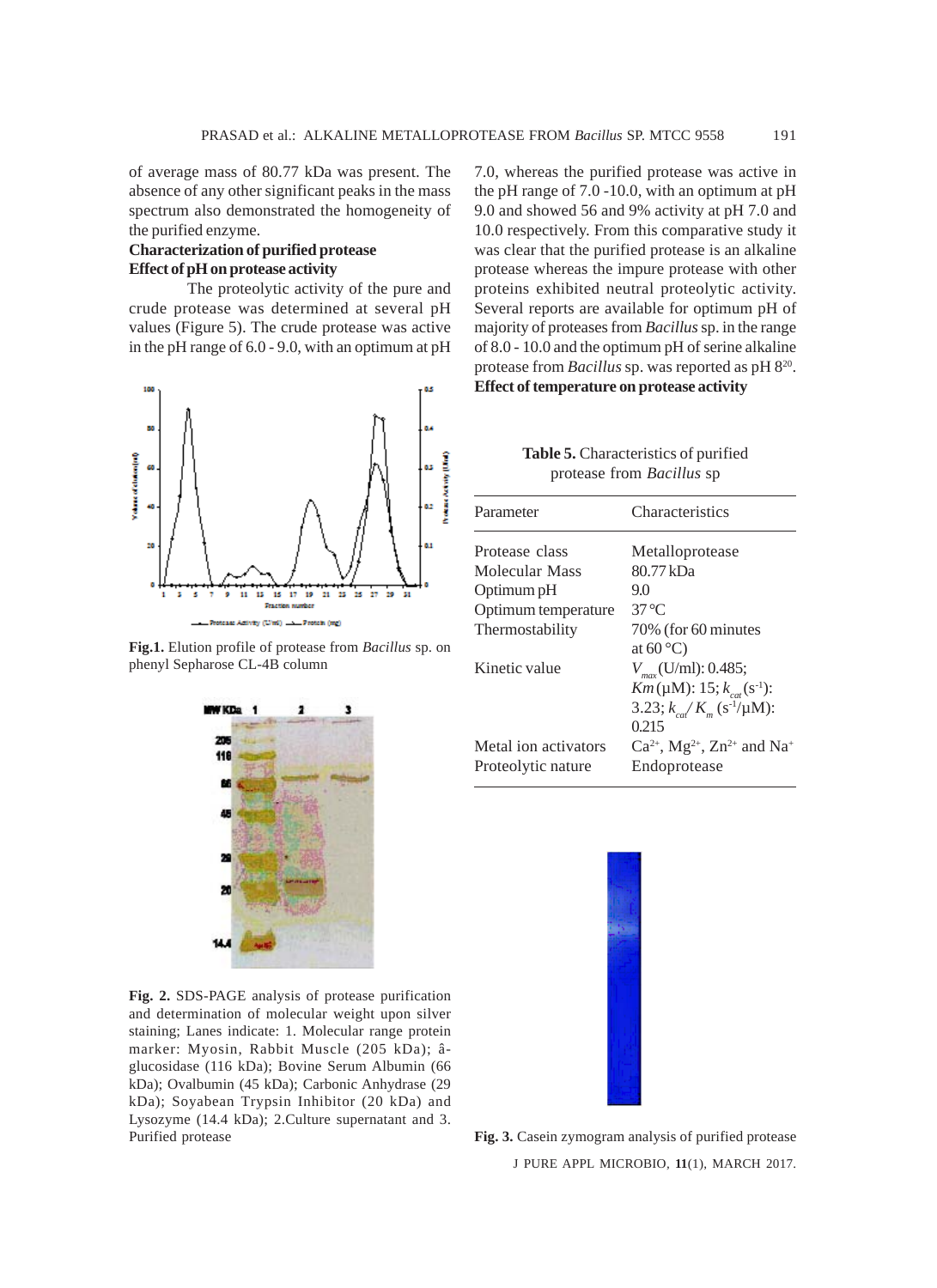## 192 PRASAD et al.: ALKALINE METALLOPROTEASE FROM *Bacillus* SP. MTCC 9558

The temperature dependence of the crude and purified protease for 1 hour assay at pH 9.0 is shown in the Figure 6. Both the crude and purified enzymes were most active at 37 °C. Purified enzyme exhibited 70% of the initial activity at 60 °C whereas the crude enzyme had almost lost its casein hydrolyzing ability. These studies proved that through purification and removal of contaminating proteins improved the desirable thermostability of the enzyme. It was reported that purified thermostable serine protease of *Streptomyces* *tendae* retained 70% of the initial activity after being treated at 60  $^{\circ}$ C for 30 minutes<sup>21</sup>. **Protease stability in organic solvents**

Enzymes are usually denatured or inactivated in the presence of organic solvents as they have a tendency to strip essential water from enzyme molecules<sup>22</sup>. Solvent stability of the crude and purified protease was investigated by incubating it with organic solvents of varying logarithm of the partition coefficient of a particular solvent between n-octanol and water (log *P*) at



**Fig. 4.** MALDI-TOF of purified protease from *Bacillus* sp





**Fig. 5.** Effect of pH on crude and purified protease activity

**Fig. 6.** Effect of temperature on crude and purified protease activity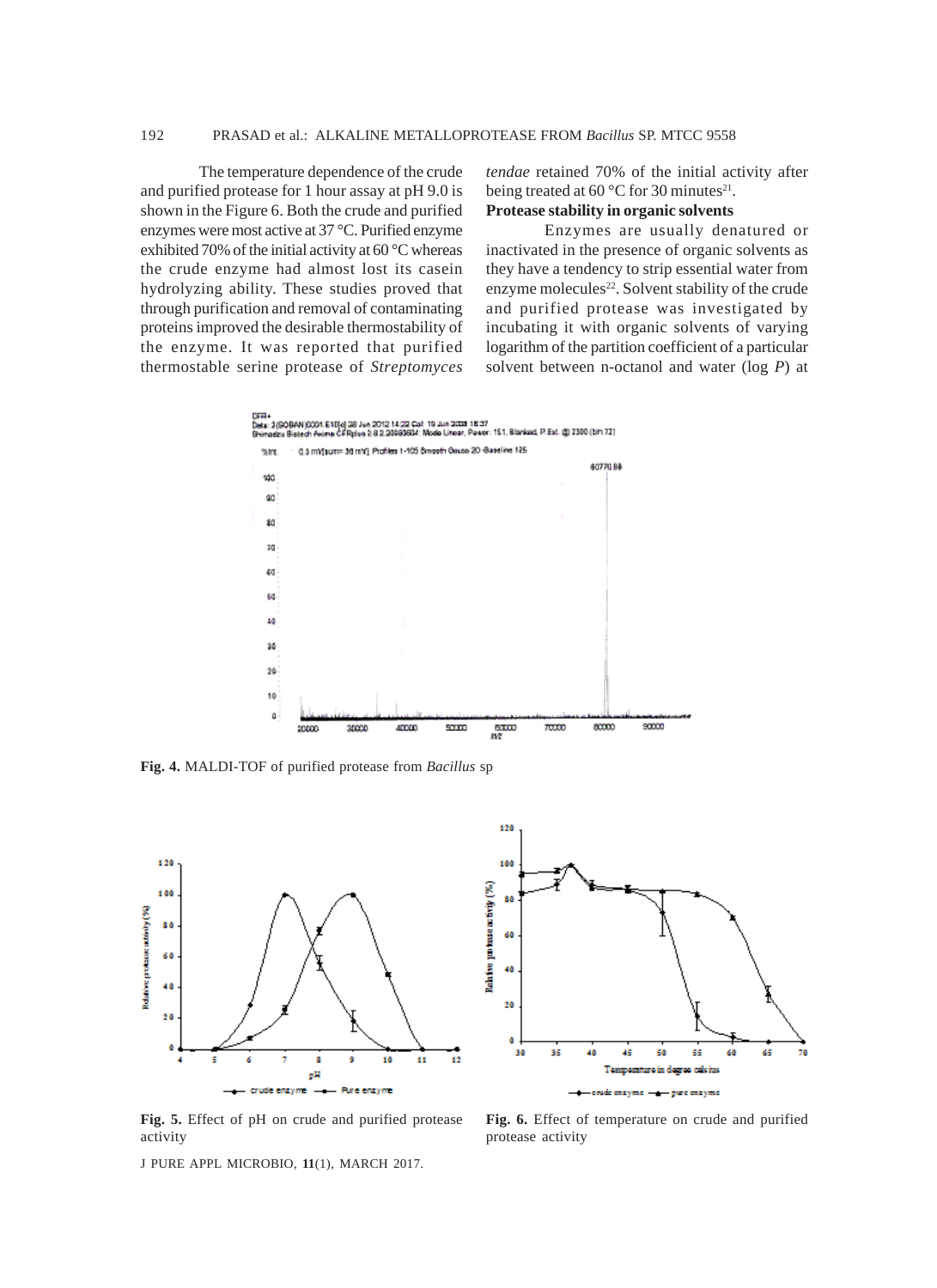37°C (Figure 7). Tris-HCl buffer of pH 9.0 was used as control and the effects of various organic solvents ethanol (log *P* -0.24), acetone (log *P* - 0.23), butanol (log *P* 0.8), benzene (log *P* 2.0), toluene (log *P* 2.5), xylene (log *P* 3.1) and hexane (log *P* 3.5) were investigated. The crude protease exhibited lower activity in all organic solvents compared to control. But the purified protease was able to tolerate hydrophobic organic solvents having log *P* of 2.0 and above such as benzene, toluene, xylene and hexane and retained the same residual activity as the control. The purified protease was more stable in presence of xylene and hexane by nearly double than that in control



**Fig. 7.** Organic solvent stability of crude and purified protease



in case of xylene.

Similar results are reported by Karbalaei-Heidari<sup>23</sup>. However, it did lose the activity in the presence of hydrophilic solvents; for instance, it suffered a 25% loss in activity in presence of butanol. Even in this study the purified protease devoid of contaminating proteins had better tolerance towards organic solvents. Based on these results, we conclude that the protease produced by *Bacillus* sp. is stable in hydrophobic solvents.

#### **Effect of NaCl concentration on protease activity**

The crude and purified enzyme retained 37% and 64% of the residual protease activity respectively at 5M NaCl concentration (Figure 8). The halophilic nature of the protease confers several unique properties such as stability to solvents, pH and temperature denaturation as the enzyme undergoes structural adaptations to halophilic environments<sup>19</sup>.

## **Effect of inhibitors on protease activity**

Different inhibitors are used to establish the identity and type of protease. North<sup>24</sup> has classified proteases based on the activities in presence of various inhibitors. The alkaline protease activity was inhibited by PMSF from a facultative methylotrophic strain<sup>11</sup>, whereas our results revealed that the crude protease was completely inhibited by EDTA and iodoacetamide indicating that the preparations contained both metallo and cysteine protease. But the purified protease was completely inhibited even at 1 mM EDTA, a chelator of divalent cations suggesting



**Fig. 8.** Effect of NaCl concentration on crude and purified protease activity

**Fig. 9.** Lineweaver-Burk plot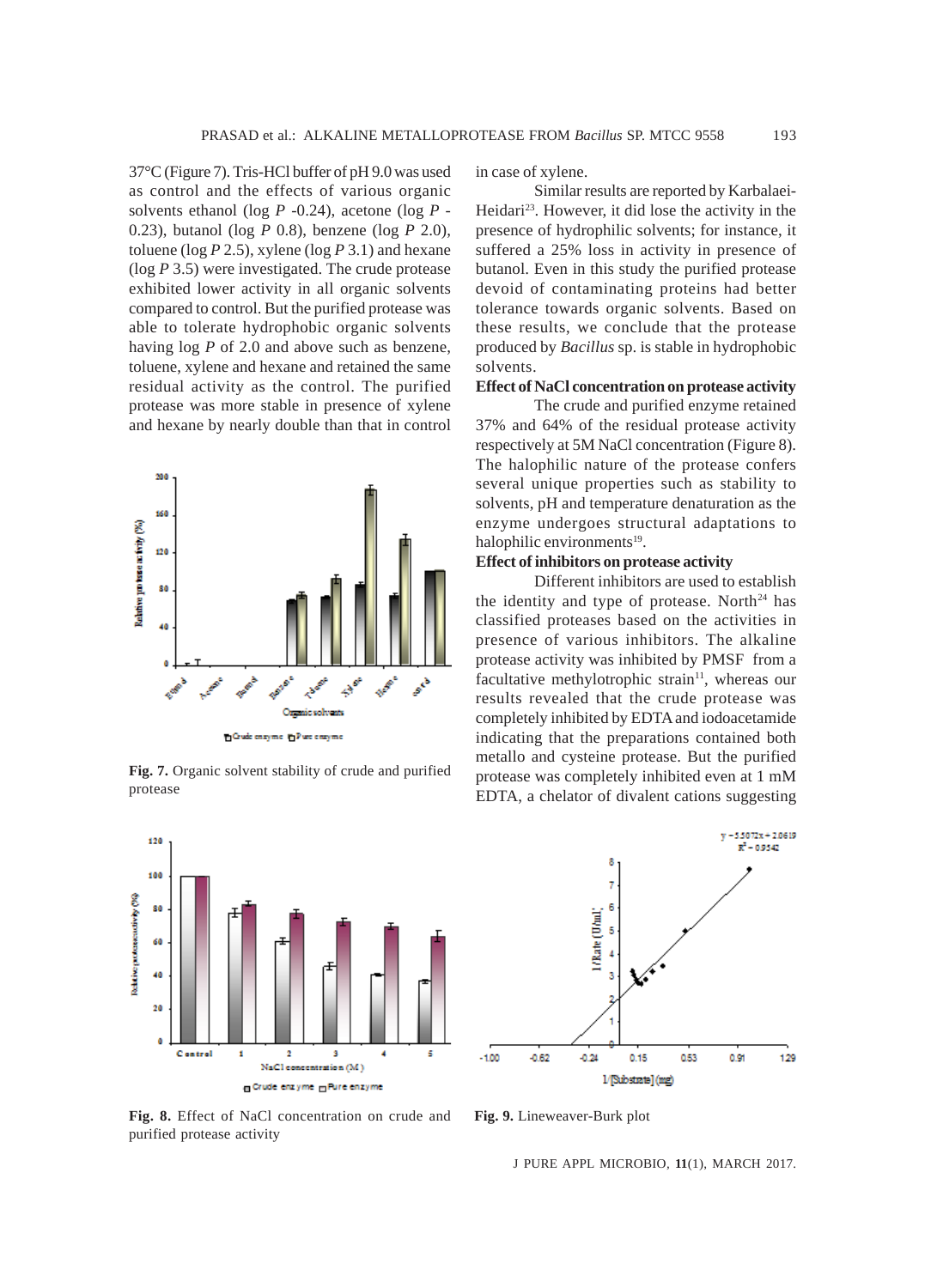

**Fig. 10.** Well diffusion studies for antibacterial activity of bioactive peptides

(a) Bioactive peptides shows no inhibitory activity against *Proteus mirabilis;*

(b) *Staphylococcus aureus*; (c) *Pseudomonas aeruginosa* and (d) *Salmonella typhimurium.*

Amongst the five bioactive peptides from different sources indicated are:

1. Spirulina; 2. Yeast cells; 3. Casein; 4. Soy protein and 5. â-lactoglobulin. Casein peptides show antibacterial activity against *Pseudomonas aeruginosa*, *Staphylococcus aureus* and *Salmonella typhimurium.*

that the purified protease from *Bacillus* sp. belongs to metalloproteases group (Table 2).

#### **Effect of metal ions on protease activity**

To further characterize the *Bacillus* sp. halotolerant alkaline protease, the effects of divalent metals on crude and purified protease activity were examined. The divalent ions such as  $Ca^{2+}$ , Mg<sup>2+</sup>, Zn<sup>2+</sup> and Na<sup>+</sup> exhibited positive regulation on enzyme activity and maximum relative activity (%) was observed in presence of  $\text{Zn}^{2+}$ . The protease activity was inhibited by addition of FeCl2 and completely inhibited in presence of BaCl2, EDTA and HgCl2 (Table 3).

Similar results of  $Zn^{2+}$ , Mg<sup>2+</sup> ions activation and  $Hg^{2+}$  inhibition on protease activity are reported<sup>25</sup>. In addition, protease inactivated by EDTA treatment could only be activated by  $\mathbb{Z}n^{2+}$ , indicating that  $Zn^{2+}$  is the main metal ion to catalyze chemical reactions suggesting that zinc was essential for protease activity. These studies confirmed that the protease of this study was a  $Zn^{2+}$  activated metalloprotease.

#### **Determination of kinetic parameters**

The effect of substrate concentration on the initial velocity of the reaction was studied (Figure 9). The kinetic parameters - maximum reaction rate (*Vmax*) and Michaelis-Menten constant (*Km*) for the purified protease was estimated from the Lineweaver-Burk equation plot<sup>26</sup>. The kinetic studies of the pure enzyme obtained from Lineweaver-Burk plot of 1/v versus 1/[S]; demonstrate that the purified protease showed *Km* value of 15 µM, with casein as substrate. *Vmax* value of 0.485 U/ml for the maximum substrate concentration, *kcat* value of 3.23 s<sup>-1</sup> and *kcat/ Km* value of 0.215 s<sup>-1</sup>/ $\mu$ M was obtained.

#### **Determination of antibacterial activity – well diffusion method**

The aim of the present study was to investigate the potential of the protease from *Bacillus* sp. MTCC 9558 to generate antibacterial peptides from different natural protein sources. It was observed that the peptides from bovine casein as protein source exhibited clearing zone (0.15 cm from the edge of the well) against *Staphylococcus aureus*, *Pseudomonas aeruginosa* and *Salmonella typhimurium* at protein concentration of 0.7 mg/ well (Figure 10). A number of bioactive peptides have been identified in milk proteins, such as casein and whey proteins, where they are present in an encrypted form, stored as propeptides or mature C-terminal peptides that are only released upon proteolysis $10$ .

#### **CONCLUSIONS**

Commercialization of alkaline proteases depends on their stability during isolation, purification and storage as well on their robustness against solvents, surfactants and oxidants. Purification improved certain desired characteristics of enzyme such as temperature stability, organic solvent tolerance and 5.0 M NaCl. The alkaline protease was inhibited by 10 mM EDTA and significantly activated by  $Zn^{2+}$  indicating that it was a  $Zn^{2+}$  activated metalloprotease. The kinetic constants *Vmax* value 0.485 U/ml, *Km* value 15 µM, *kcat* value 3.23 s-1 and k*cat/Km* value 0.215  $s^{-1}/\mu M$  were determined. After the studies on the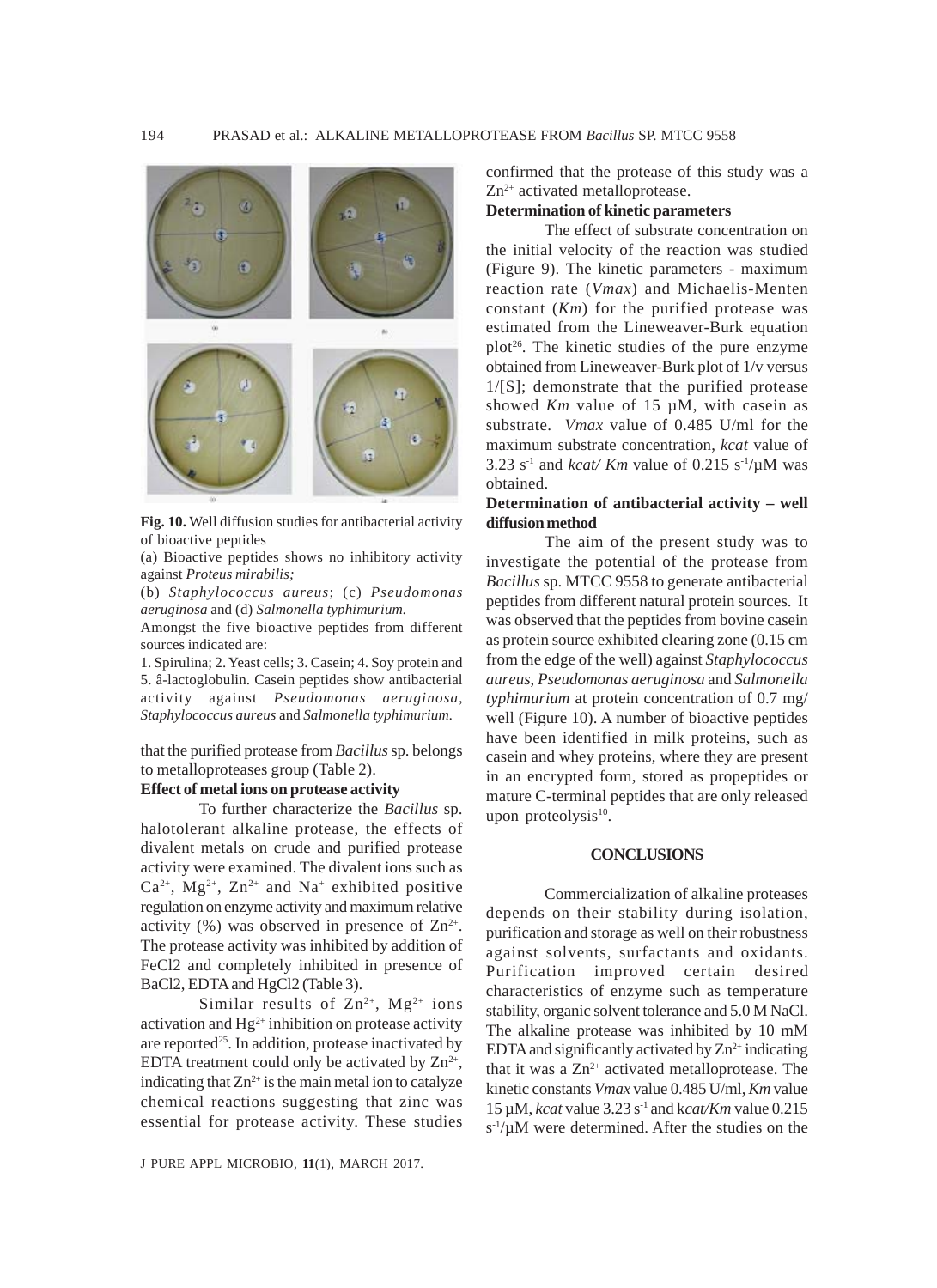purified protease characteristics, we believe that this protease is novel and have the potential to be developed as an enzyme for industrial or medical applications. With this insight, the applications of purified protease in protein hydrolysis for bioactive peptide synthesis were studied. The potential of the protease from *Bacillus* sp. MTCC 9558 to generate antibacterial peptides from different natural protein sources was determined.

Thus, the significant emphasis has been given to the development of safe and effective food supplements and serving various bioactivities peptides derived from hydrolyzed food proteins. Moreover, the utilization of proteins or their hydrolysates for food and cosmetic applications not only provides additional advantages but also confers nutritional and functional properties.

#### **ACKNOWLEDGEMENT**

The authors are grateful to Department of Biotechnology, Kerala University for all the support in availing facilities.

#### **REFERENCES**

- 1. Amersham Pharmacia Biotech, Protein Purification Handbook, AB ed., Amersham Pharmacia Biotech Inc. New Jersey, USA, 1999.
- 2. G. Zubay, Biochemistry*,* second ed., Macmillan Publishing Co., New York, USA, 1988.
- 3. Huang, Q., Peng, Y., Li, X., Wang, H., Zhang, Y. . Purification and characterization of an extracellular alkaline serine protease with dehairing function from *Bacillus pumilus*. *Curr. Microbio.,* 2003; **46**: 0169 - 0173.
- 4. Kim, S.S., Kim, Y.J., Rhee, I.K. Purification and characterization of a novel extracellular protease from *Bacillus cereus* KCTC 3674. *Arch. Microbiol.* 2001; **175**: 458 - 461.
- 5. Kobayashi, T., Hakamada, Y., Adachi, S., Hitomi, J., Yoshimatsu, T., Koike, K., Kawai, S., Ito, S. Purification and properties of an alkaline protease from alkalophilic *Bacillus* sp. KSM-K16. *Appl. Microbiol. Biotechnol.* 1995; **43**(3): 473 - 481.
- 6. Miyaji, T., Otta, Y., Shibata, T., Mitsui, K., Nakagawa, T., Watanabe, T., Niimura, Y., Tomizuka, N. Purification and characterization of extracellular alkaline serine protease from Stenotrophomonas maltophilia strain S-1. *Lett. Appl. Microbiol*. 2005; **41**: 253 - 257.
- 7. Rao, M.B., Tanksale, A.M., Ghatge, M.S.,

Deshpande, V. Molecular, biotechnological aspects of microbial protease. *Microbiol. Mol. Biol. R.* 1998; **62**: 597 - 635.

- 8. Cha, M., Park, J.R., Yoon, K.Y. Purification and characterization of an alkaline serine protease producing angiotensin I-converting enzyme inhibitory peptide from *Bacillus* sp. SS103. *J Med. Food*. 2005; **8**(4): 462 - 468.
- 9. Kim, S.K., Kim, Y.T., Byun, H.G., Park, P.J., Ito, H. Purification and characterization of antioxidative peptides from bovine skin. *J. Biochem. Mol. Biol.* 2001; **34**: 214 – 219.
- 10. Kamysu, W., Okroj, M., Lukasiak, J. Novel properties of antimicrobial peptides. *Acta Pol. Biochim.* 2003; **50**: 236 - 239.
- 11. Ma, C.L., Ni, X.M., Chi, Z.M., Ma, L.Y., Gao, L.M. Purification and characterization of an alkaline protease from the marine yeast *Aureobasidium pullulans* for bioactive peptide production from different sources. *Mar. Biotechnol.* 2007; **9**: 343 - 351.
- 12. Prasad, R., Abraham, T.K., Nair A.J. Scale up of production in a bioreactor of a halotolerant protease from moderately halophilic *Bacillus* s*p. i*solated from soil. *Braz. Arch. Biol. Technol*. 2014; **57**(3): 448 - 455.
- 13. Prasad, R., Nair A.J. Immobilization of *Bacillus* sp. protease on different matrices and its enzymatic characterization. *Int. J. Pharm. Bio. Sci.* 2013; **4**(4): 155 - 161.
- 14. Kunitz, M. Crystalline soybean trypsin inhibitor. *J. Gen. Physiol.* 1947; **30**: 291 - 310.
- 15. Lowry, O.H., Rosebrough N.J., Farr A.L., Randall R.J. Protein measurement with the Folin phenol reagent. *J. Biol. Chem*. 1951; **193**: 265 - 275.
- 16. Joo, H.S., Chang, C.S. Oxidant and SDS-stable alkaline protease from a halotolerant *Bacillus clausii* I-52: enhanced production and simple purification. *J. Appl. Microbiol.* 2005; **98**: 491 - 497.
- 17. Laemmli, U.K. Cleavage of structural proteins during the assembly of the head of bacteriophage T4. *Nat.* 1970; **227**: 680 - 685.
- 18. Gupta, M.N., Roy, I. Bioseparation of proteins: Some cutting edge technologies. *Chem. World.* 2002; **1**: 30 - 31.
- 19. Karan, R., Khare, S.K. Purification and characterization of solvent-stable protease from *Geomicrobium* sp. EMB 2. *Environ. Technol.* 2010; **31**: 1061 - 1072.
- 20. Aysha K., Haneef, U.R., Shah Ali, U.Q., Abdul, H.B., Mustafa, K. Purification and characterization of thiol dependent, oxidationstable serine alkaline protease from thermophilic *Bacillus* sp. *J. Genet. Eng.*